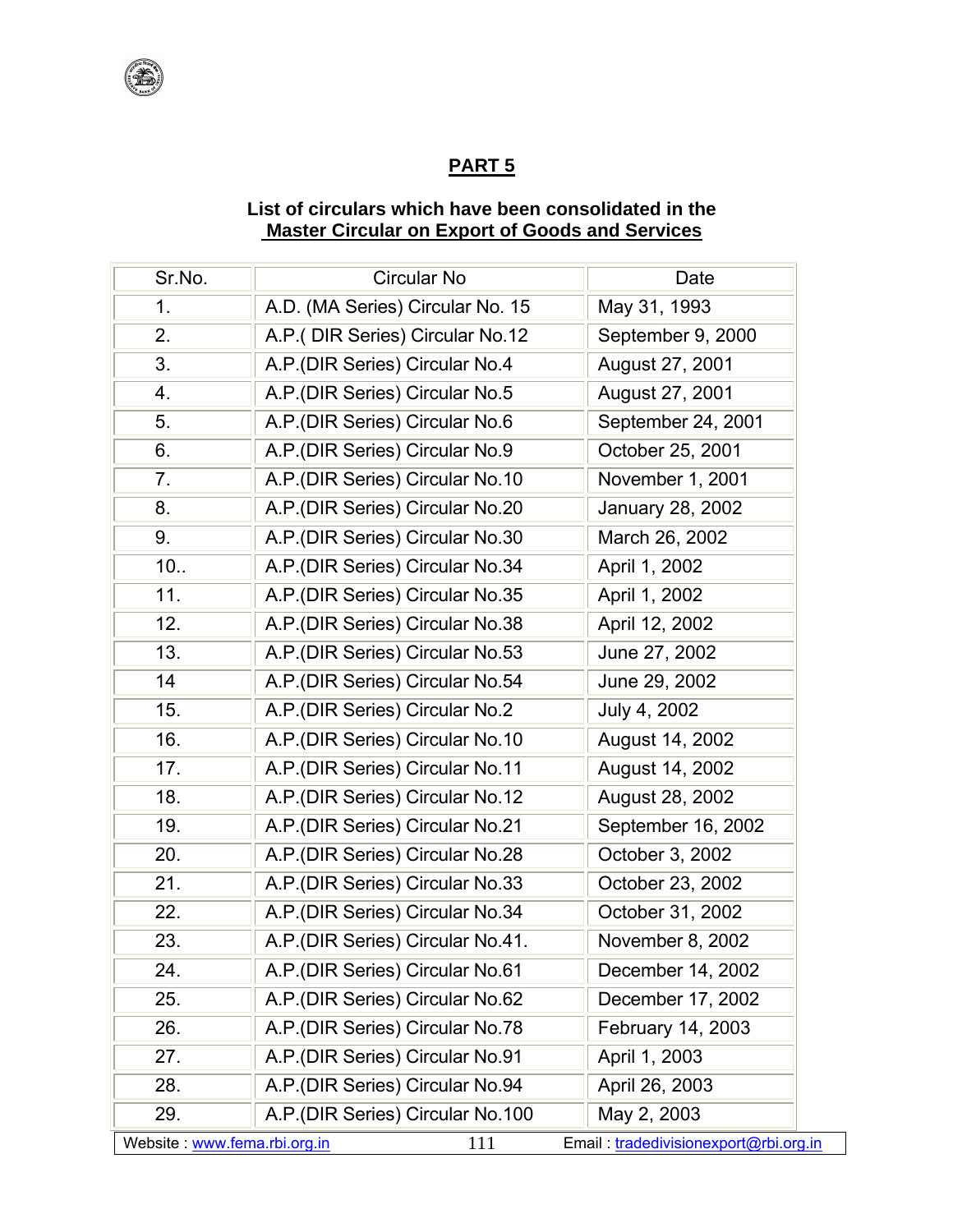

| 30. | A.P. (DIR Series) Circular No.104  | May 31, 2003            |
|-----|------------------------------------|-------------------------|
| 31. | A.P. (DIR Series) Circular No. 105 | June 16, 2003           |
| 32. | A.P. (DIR Series) Circular No.8    | August 16, 2003         |
| 33. | A.P. (DIR Series) Circular No.12   | August 20, 2003         |
| 34. | A.P. (DIR Series) Circular No.20   | September 23,2003       |
| 35. | A.P. (DIR Series) Circular No.22   | September 24, 2003      |
| 36. | A.P. (DIR Series) Circular No.26   | October 3, 2003         |
| 37. | A.P. (DIR Series) Circular No.30   | October 21, 2003        |
| 38. | A.P. (DIR Series) Circular No.32   | October 28, 2003        |
| 39. | A.P. (DIR Series) Circular No.40   | December 5, 2003        |
| 40. | A.P. (DIR Series) Circular No.61   | January 31, 2004        |
| 41. | A.P. (DIR Series) Circular No.68   | February 11, 2004       |
| 42. | A.P.(DIR Series) Circular No.73    | February 20, 2004       |
| 43. | A.P. (DIR Series) Circular No.94   | June 7, 2004            |
| 44. | A.P. (DIR Series) Circular No.96   | June 15, 2004           |
| 45. | A.P. (DIR Series) Circular No.97   | June 21, 2004           |
| 46. | A.P. (DIR Series) Circular No.9    | September 1, 2004       |
| 47. | A.P.(DIR Series) Circular No.10    | September 13, 2004      |
| 48. | A.P. (DIR Series) Circular No.25   | November 1, 2004        |
| 49. | A,P. (DIR Series) Circular No. 21  | January 10, 2006        |
| 50. | A.P. (DIR Series) Circular No. 31  | April 21, 2006          |
| 51. | A.P. (DIR Series) Circular No. 32  | April 21, 2006          |
| 52  | A.P. (DIR Series) Circular No. 15  | November 30,2006        |
| 53  | A.P. (DIR Series) Circular No. 18  | December 4, 2006        |
| 54  | A.P. (DIR Series) Circular No. 26  | January 8,2007          |
| 55  | A.P. (DIR Series) Circular No. 33  | <b>February 28,2007</b> |
| 56  | A.P. (DIR Series) Circular No. 37  | April 5,2007            |
| 57  | A.P. (DIR Series) Circular No. 13  | October 6, 2007         |
| 58  | A. P. (DIR Series) Circular No. 49 | June 3, 2008            |
| 59  | A. P (DIR Series) Circular No. 50  | June 3, 2008            |
| 60  | A. P (DIR Series) Circular No. 4   | August 4,2008           |
| 61  | A. P (DIR Series) Circular No. 6   | August 13,2008          |